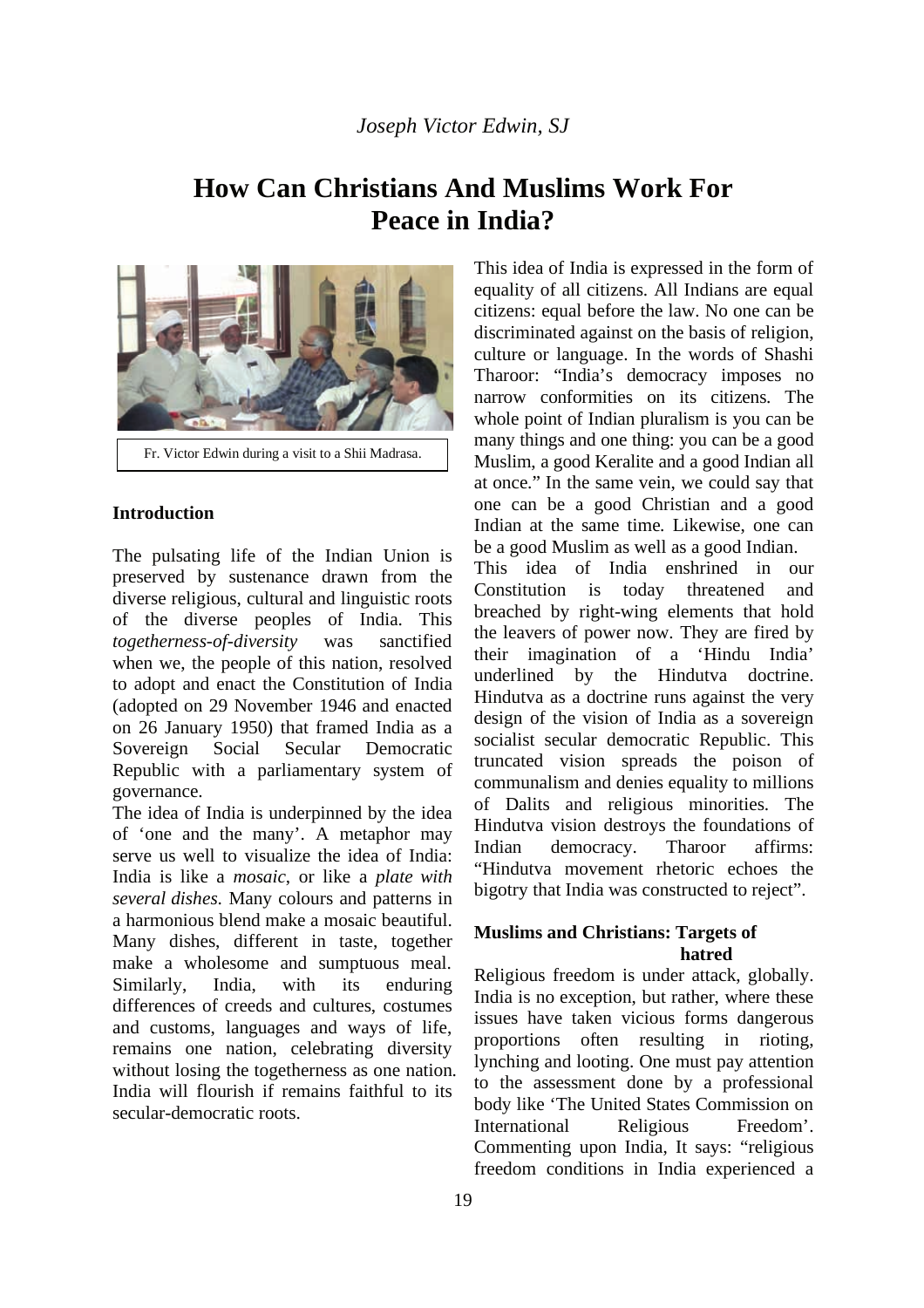drastic turn downward; with religious minorities under increasing assault … the national government used its strengthened parliamentary majority to institute national level policies violating religious freedom across India, especially for Muslims. The national government allowed violence against minorities and their houses of worship to continue with impunity, and also engaged in and tolerated hate speech and incitement to violence".

In a well-researched essay, Asghar Ali Engineer argued that police together with law enforcement machinery, such as the local administration and judiciary, play a crucial role in communal riots. He wrote that riot victims and survivors generally complained that: (1) Police did not come to their rescue; (2) the police forces were themselves instrumental in killing; (3) they led the mob in looting and burning; (4) arrested innocent persons and tortured them inside the lock-up and put false charges against the arrested persons, and (5) encouraged the culprits to do whatever they liked by preventing the members of one community to come out during the curfew and allowing members of another community to do so with impunity (See: Asghar Ali Engineer, "Communal Violence and Role of Police", *Economic and Political Weekly* Vol. 29, No. 15 (Apr. 9, 1994), pp. 835-840).

**Crimes against Christians** have been reported from at least 22 of the 28 Indian states. Besides rape and murder, they include social excommunication, threats, physical assault, setting houses and churches on fire and preventing Christians from using common water sources. "Essentially, to be Indian is to be Hindu. Those who are not Hindu are thus viewed as foreigners and with suspicion. The increase in violence can mostly be explained by the cycle of incitement and impunity often perpetrated by members of the BJP and other Hindu nationalist organizations operating in India," explains William Stark, the Head of South

Asia at the International Christian Concern NGO.

It is in this context, we, Indian Christians and Indian Muslims need to ask ourselves, how can we work for peace in India? In the face of gradual erosion of democracy and several incidents of atrocities against minorities, especially Christians and Muslims, we must ask: What is the antidote to such corruption that poses a threat to the soul of India? For this, Muslims and Christians must work, drawing from their own resources, with all people trying to protect our secular space and defending the Constitution and our democratic institutions. The Indian Muslims (around 14%) and the Indian Christians (around 2%), two major minority communities, must wisely learn to recognise the need to work together for safeguarding our common future.



Fr. Edwin with Sufi brother Syed Muhammad Nizami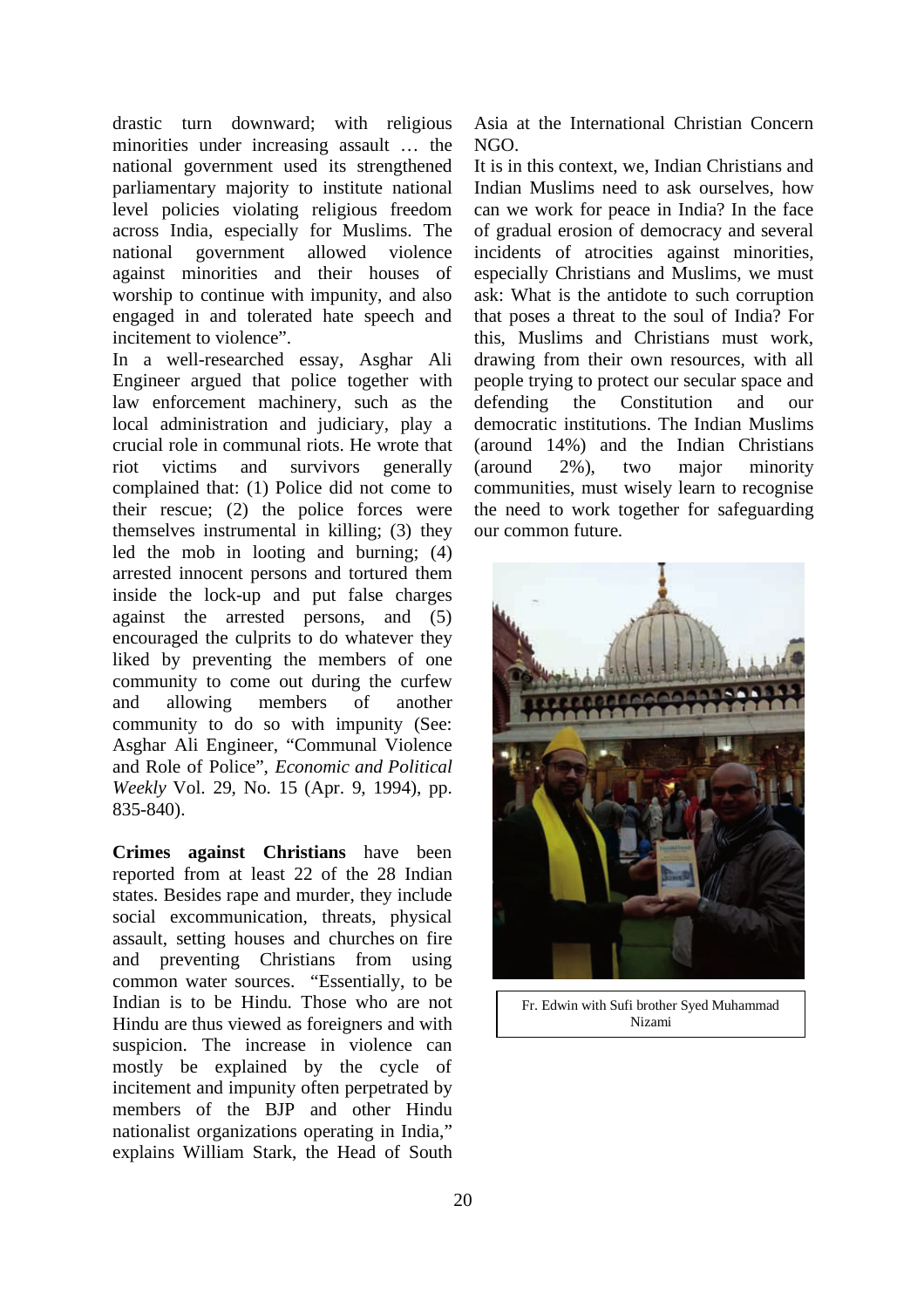#### **Antidote for Hatred: Commitment to Secular Space**

The need of the hour is that both Christians and Muslims should work together with other secular individuals and civil society organizations to strengthen the seculardemocratic roots of the country. In this enterprise, we should work with people of diverse faiths and also with people who have no faith affiliation. Our guiding star is the Constitution of India and the Constitutional values that are the connecting glue that binds diverse peoples in our shared respect for the dignity of all persons. There is a galaxy of men and women in the country who toil day and night for defending our Constitutional values. Establishing contacts and working with them is very necessary. The shrinking of the secular space must be stopped, and for that we must work with all who affirm their allegiance to the Constitution of India.

#### **Commitment to Peace**

On another level, both Christians and Muslims must recognise that we have another source to draw for this common shared responsibility. They can work together for inter-community peace by drawing from their religious faiths.

Pope Francis, in his recent encyclical *Fratelli Tutti* (no. 81), teaches all people of goodwill that the dignity of a human person is preserved by *caring* for the vulnerable and by *overcoming* the many prejudices, personal interests, and historic and cultural barriers people may have for others. Thus, we need to build a society that includes, integrates and lifts up the fallen, marginalized and suffering peoples. In the same encyclical (no. 85), Pope Francis calls all Christians to recognise Christ in every excluded person. Further he calls them to leave the comfort zones and find one's fuller existence in the other (no. 88).

Pope Francis presents 'benevolence and solidarity' as tools to build up fraternal societies. Further, he points out the link between peace and forgiveness. Peace aims at forming a society founded on reconciliation (no.227 - 229). A society that

is founded on reconciliation is underpinned by love and forgiveness: love for all, loving even the oppressor (helping the oppressor to change and not allowing the oppressor to continue oppression); and forgiveness that renounces evil and revenge.

*As-Salam* ('The Source of Peace') is one of the ninety-nine Names of God in the Islamic tradition. Peace and justice are central to the message of Islam. Muslims understand that peace is not just the absence of war or conflict but a process in which human persons strive to establish a foundation for interacting with all in harmony and to institute just social, economic and political structures where they can fulfill their potential.

The Qur'an, the holy book of Muslims, recognizes diversity of religions as part of God's design for the world (O 5:48 and 49: 13). Any discrimination among people on gender, ethnic, and religious grounds contributes to conflict. Recognition of pluralism (respect for different beliefs and identities) is essential for resolving conflicts and to establish peace. Muslims recognise that to exist in the world is to live in diversity. They explain that recognizing

diversity in the light of the Oneness of God (the central affirmation of Islamic faith) is to live in an interconnected way with diverse

peoples. Hence, Islam calls upon Muslims to collaborate with all people of goodwill and actively purse unity and harmony. Further, Muslims point out that human beings are meant to God's representative on earth and that they are called to contribute work for harmony and to live in peace.

We recognise from this discussion that peace laced with justice is at the heart of both Christianity and Islam, even though both faiths present this aspect of religious conviction in different ways. The desire to contribute for peace in a secular arena is strengthened by inspiration from our sacred sources.

In the secular field, Muslims and Christians as Indian citizens, drawing from their spiritual sources, should engage with other citizens to protect the secular space in order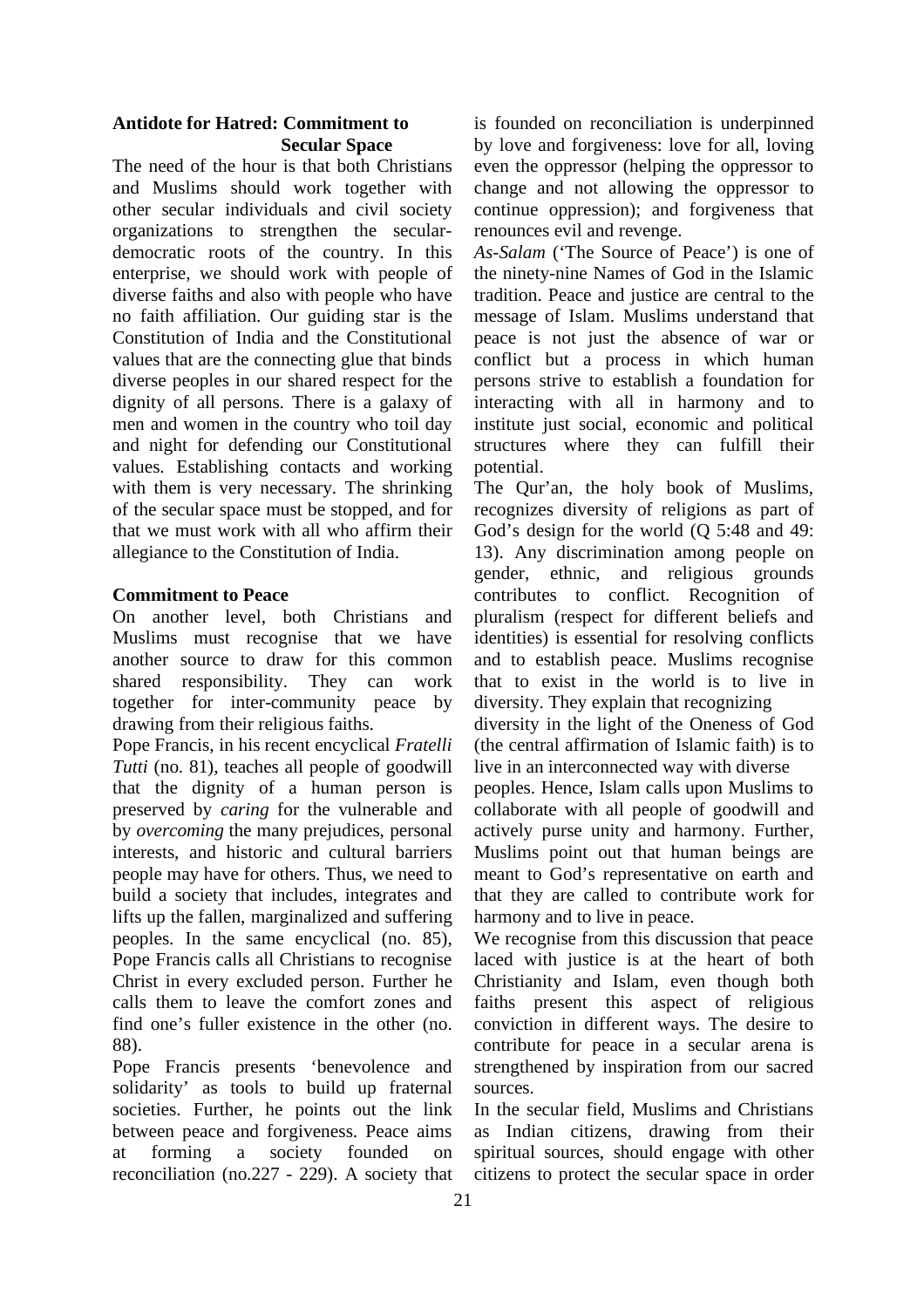to ensure peace founded on justice. These two sets of believers must communicate with, and inspire, one another and remain open to inspiration from the other. Such open-ended communication would synergize both of them for commitment to build sustainable peace in India. In the following section I present briefly a model developed by some Jesuit pioneers in dialogue.



Fr. Edwin in the Iranian Cultural Center.

#### **Christian-Muslim Dialogue in India**

Before we present the model developed by some pioneering Jesuits, we must briefly state some difficulties that Christians and Muslims face in their interactions with one another. Many Indian Christians, especially after 9/11, look at Muslims indifferently. Some are ignorant of Muslims and Islam, and others often are belligerent in their attitudes towards Muslims. The source of their prejudice is often the media, and, sadly often, hearsay. Often, the present writer has wondered whether the Catholic Church adequately familiarized Catholics with the documents of Vatican II, especially those documents that explicitly talk about Christian-Muslim relations. Rarely one finds Christians who are aware of the Catholic Church's position on Muslims. One positive development must be noted here is that some Christian religious men and women personnel are exposed to Muslim-related issues during their formation years.

Muslim views on Christianity and Christians are restricted to the way in which the Holy Qur'an portrays Christians. In the Islamic

religious vision, Christians have failed to preserve the revelation given to Jesus. Consequently, Muslims believe that Christians have developed religious doctrines which are either irrational or incompatible with faith in the One God. Christian doctrines such as the Trinity, the divinity of Jesus Christ, crucifixion and redemption are dismissed as corruption.

As a result of these and several other factors, religious conversation between Muslims and Christians was often marked polemical debates. It is in this context a new dawn appeared as the 20<sup>th</sup> century unfolded. **Victor Courtois** broke new grounds in Christian-Muslim relations. He insisted that the study of Islam should lead to greater love for, and better appreciation of, Muslims. He dedicated much of his life to promoting mutual understanding and brotherly love between Christians and Muslims. He published a journal, *Notes on Islam*, to foster better understanding between Christians and Muslims. Following Courtois, **Christian W. Troll** and **Paul Jackson** strengthened and deepened the *Courtois Model* in Christian-Muslim relations in India. They distanced themselves from polemics, began studying Islamic texts with respect and reached out to Muslims with love.

While Courtois anticipated the open attitude of Vatican II, Troll and Jackson, in the light of *Nostra Aetate* and *Dignitatis Humane*, ventured to build bridges between Christians and Muslims without losing their identity as Christians. Their lives were challenged and shaped by both their own faith and that of Muslims. The significance of their life and work emerges from the high level of integration they attained in living as Christian friends among Muslims.

Troll and Jackson contributed to Christian-Muslim dialogue in the area of theology and spirituality respectively. Troll's work on the Muslim reformer Sir Sayyid Ahmed Khan remains as a standard academic account. Jackson's translation and commentary on medieval Sufi texts highlighted the spiritual treasures of mystical Islam. While they wrote weighty theological essays in journals, they